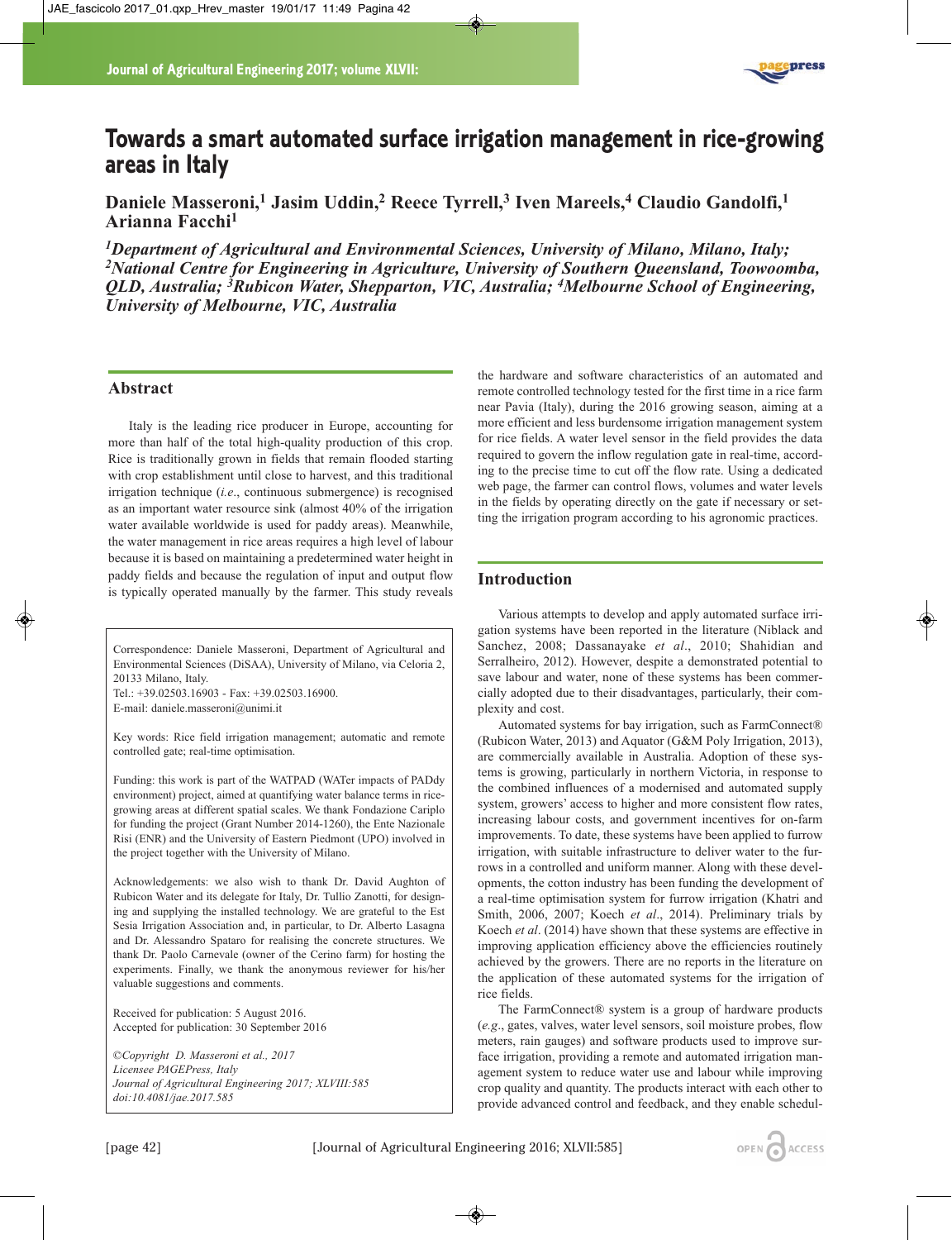

ing of irrigation actions. A web interface facilitates access to onfarm data in real time and stores historical data for reference. A detailed alarm scheme notifies users of potential irrigation problems as, or even before, they occur. In addition, complex irrigation schemes can be established *via* the web interface and downloaded remotely into the system, enabling time-based or event-driven irrigation routines on multiple devices.

The automatic and remote controlled FarmConnect® systems are widely adopted on farms in the southern part of Australia (mainly in the state of Victoria) and in California (United States of America) where gravity-fed surface irrigation methods are currently adopted to irrigate large portions of cultivated areas (Gillies *et al*., 2010). Different case studies in which these systems are adopted for wheat, barley, faba bean, canola and maize crops demonstrated that the application of automatic bay-drive systems leads to a reduction of the time spent by the farmer for irrigation (Koech *et al*., 2014) and to an increase in water application efficiency (Smith *et al*., 2016). In these areas, farmers managed properties ranging from 200-800 hectares, with single fields characterised by a surface of approximately 8-10 hectares. Because of the large field size, these automatic systems are known as bay-drive systems, and in these case study contexts, they must be able to deliver discharges of more than one cubic meter per second to the field. In cases with a large field size and the absence of these systems, much of the farmers' work is dedicated to irrigating each bay, requiring several hours for each of them. Interviews with farmers showed that they constantly had to stop other farm chores to close and open the bay gates. These gates are habitually closed late relative to the optimal cut-off time, leading to a water wastage of approximately 20% compared with the real crop requirements of each irrigation event (Gillies and Smith, 2015). The introduction of well-designed and well-managed gravity-fed surface irrigation systems using bay-drive automatic and remote controlled gates could potentially deliver application efficiencies up to 90% (Smith *et al*., 2016). For example, an extensive number of furrow irrigation evaluations in the Australian sugar and cotton industries during the 1990s (Raine and Bakker, 1996; Smith *et al*., 2005) found application efficiencies for individual furrow irrigations averaging approximately 50% and ranging from 10 to 90%. In cotton production, an increase in the furrow inflow rates of 6 L/s combined with a reduction in the irrigation duration (time to cut-off) enabled attaining an average application efficiency of approximately 75% (Smith *et al*., 2005). The analysis of the cotton industry irrigation water consumption showed that over a 16-year period, the wide adoption of bay-drive automatic irrigation systems allowed a water savings of approximately 28.510<sup>6</sup> m<sup>3</sup>/year, which contributed to an industry improvement in water use efficiency of 10% (BDA Group, 2007).

A similar situation occurred for the dairy industry in the Goulburn-Murray Irrigation District (GMID) in northern Victoria, Australia. A study by the Cooperative Research Centre for Irrigation Futures (Smith *et al*., 2009; Gillies *et al*., 2010) demonstrated that significant gains in application efficiency (approximately 20%) can be reached in the bay irrigation of pasture and fodder crops simply by doubling the flow rates (to at least 0.2106 m3/day/m width) and reducing the irrigation durations. Generally, in these cases, the type of flow control was dependent on the soil water content, which was monitored using multi-level sensors placed within each field. The continuous monitoring of the soil water content compared with the crop-specific water stress threshold provided a framework for when to irrigate and how much water to apply.

In this study, a commercial system for the smart automation for flooded irrigation of rice fields is described. The system combines real-time optimisation with a commercially available automation system. Prototype testing of a new design in-field infrastructure and real-time optimisation is also presented.

## **Rice irrigation features in the Italian agricultural context**

Rice is an important crop from a nutrition perspective since it is the primary food in the diet of more than half the world's population. Approximately 90% of world rice production is grown in Asia, while the quantities produced in Europe are relatively limited (approximately 3 million tons). Italy, with more than half of the total European rice production, is the first producer of the old continent (ISTAT, 2009; EUROSTAT, 2013). The most important ricegrowing area is the portion of the Padana plain located to the east of Ticino River, straddling the regions of Lombardy and Piedmont in northern Italy (more than 200,000 hectares, 92% of the Italian rice surface; National Rice Centre, 2015). Although the main objective of the rice farms is productive, areas in which the prevailing crop is rice create a peculiar agro-ecosystem characterised by the presence of water in the fields for several months each year (Leibundgut and Kohn, 2014). This extensive water presence endows these areas with significant landscape and natural heritage values, ranging from the preservation of traditional rural landscapes to the safeguarding of different animal and plant species typical of wetland areas (Cesari de Maria *et al*., 2016). The prolonged presence and circulation of water due to continuous flooding of fields from wet-sowing until close to harvest represent a distinguishing feature of these rice areas, some of which have also been included in the European ecological network NATURA 2000 and on the official list of the European Special Protected Areas (Habitat Directive, 92/43/EEC; European Commission, 1992) (Chiaradia *et al*., 2013). However, the traditional irrigation technique, which still dominates in most areas (for example, in 85% of the northern Italy river basin area), is characterised by very low irrigation efficiencies and a high level of labour requirements performed by practitioners (named in Italian *Acquaioli*), combining rich hands-on experience and local traditional knowledge. Although there are no accurate measurements related to the time that farmers spend for irrigation management of their fields, it may be estimated that a significant fraction of the working day during the agricultural season is dedicated to the control and adjustment of the gates to maintain the correct levels of water inside the paddy fields. This fraction of the day can vary considerably depending on the extension of the cultivated area, the growing period and the fragmentation of the rice-growing property, but it can be considered approximately 40% on average (Sekozawa, 2010). This value implies a significant effect on the fixed costs of individual companies, primarily for the assumption of seasonal workers' time that is dedicated full-time or part-time to irrigation management.

Another important factor to consider is that the current rice cultivation methods differ greatly from the permanent submersion method used in the past (Russo and Callegarin, 2007). Moreover, in the last decade, there was an impetus to find increasingly sophisticated agronomic techniques to improve and optimise soil tillage and crop management. An example of these techniques is called *pin-point* (LSU AgCentre, 2014), which consists of repeated stages of submergence alternating with dry periods that are performed immediately after sowing to allow a good rooting of the seedlings while avoiding soil hardening and reducing algal proliferation. During the remaining growing season, the plots can be dried or treated with continuous changes in the water level to increase the effectiveness of herbicide and fungicide treatments that reduce the occurrence of problems such as rice water weevil and bacterial rot (National Rice Centre, 2015). It can be easily imagined that the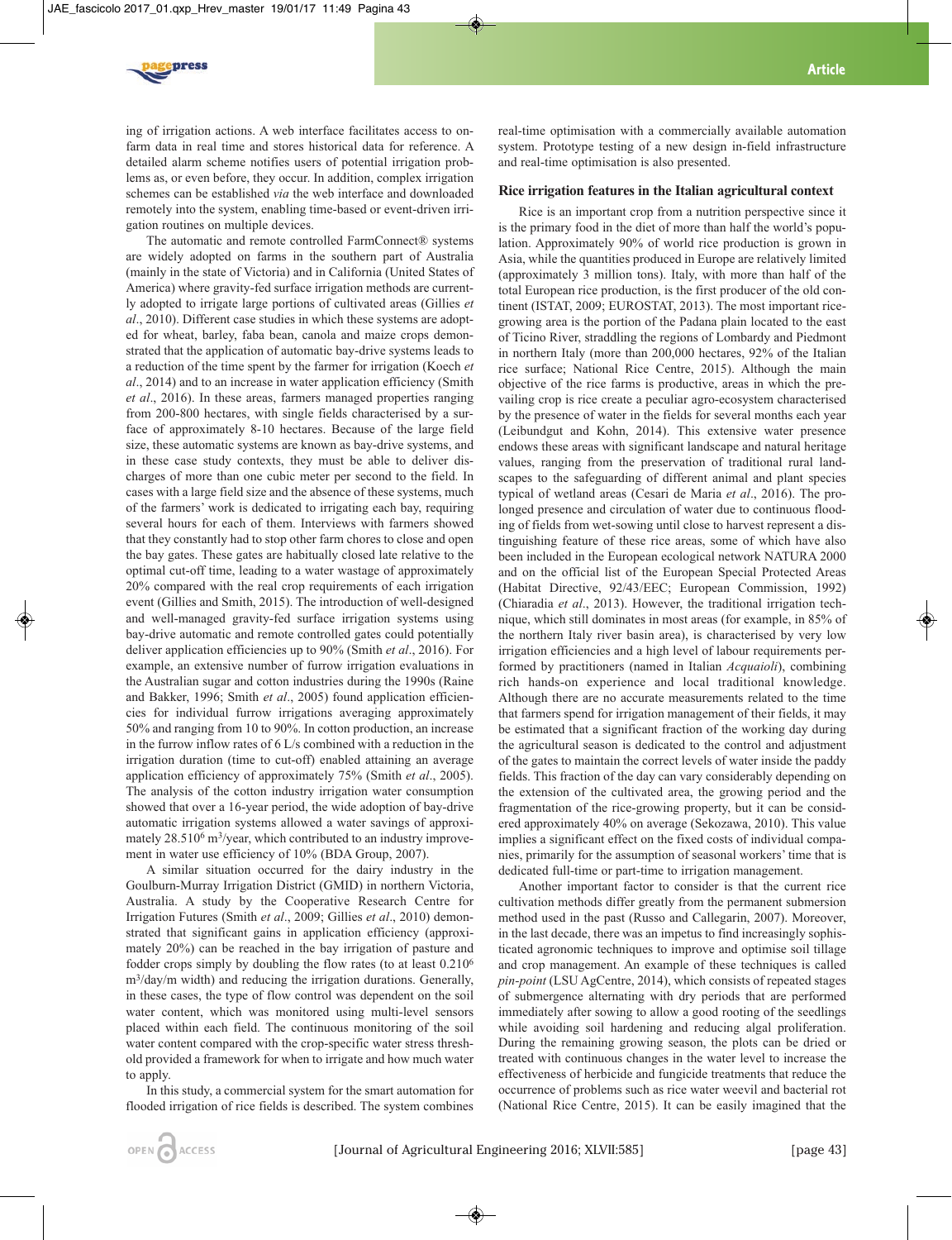**Article**



guidelines and warnings (currently tested in specialised research centres such as the National Rice Centre) would not be entirely applicable by individual rice growers without a significant quantity of workers to control each plot. Therefore, there is a current need for an automated and remote controlled irrigation management system aimed at facilitating the tasks of rice growers to reduce the management costs and to permit the application of the most advanced agronomic techniques necessary to obtain high-quality products with low environmental impacts.

## **Materials and methods**

## **Description of the smart system for rice field trials**

#### *The experimental field*

The first prototype of a smart FarmConnect® system for flood irrigation of rice is being tested at the Cerino farm (45°08'N 8°44'E, 94 m a.s.l.) in the province of Pavia, Italy (Figure 1). The farm is located in the Est-Sesia irrigation district, which is approximately 45 km southwest of the city of Milano. The site is characterised by nearly homogeneous soils and an average slope of approximately 1‰. The local climate is humid subtropical (Cfa) according to the Köppen climate classification (Köppen, 1936), with an average temperature of 20°C and a cumulative rainfall depth of approximately 360 mm during the agricultural season (average values for April-September of 1993-2013). The soil type is a mix of 70% of Aquultic Haplustalfs Coarse loamy, Mixed, Superactive, Mesic and 30% of Typic Endoaquepts Coarse loamy,

Mixed, Superactive, Nonacid, Mesic (USDA, 1975; ERSAL, 1993), with a high percentage of sand (Cesari de Maria *et al*., 2016). According to the ROSETTA pedo-transfer functions (Schaap *et al*., 2001), the saturated hydraulic conductivities are approximately 1 cm  $d^{-1}$  along the soil profile up to the plowing sole (at a depth of 55 cm). The groundwater table is shallow, with the groundwater depth ranging from less than one meter during the summer to approximately two meters during the winter. A canal, named *Roggia Raina*, fed by a spring, provides irrigation to the Cerino farm and guarantees a constant supply of approximately 2  $m<sup>3</sup>$  s<sup>-1</sup> throughout the agricultural season. The main concrete diversion canal that supplies water to the farm fields is connected to Roggia Raina by a sluice gate whose maximum diversion capacity is approximately 800 L/s. This gate is manually governed according to the farmers' needs. Rice cultivation is currently performed under continuous submergence, with an irrigation depth of approximately 150 mm in the field and an inflow rate in each field ranging from 50 L/s to 100 L/s.

The Cerino farm property is approximately 100 hectares, subdivided into 20 fields with an average of 5 hectares. This high level of field fragmentation is typical of the Italian rural areas, which are also characterised by extensive networks of irrigation canals supplying water to each field and collecting the drained water. Irrigation canals are often indiscriminate since they are often used as drainage canals in which the drained water is mixed with irrigation water and delivered to downstream areas. At the farm level, water is diverted from the main farm canal through a series of sluices that the farmer opens and closes in sequence to obtain the optimal field inflow, which is evaluated according to his practical



**Figure 1. Cerino farm with bay-drive gate and water level sensor positions.**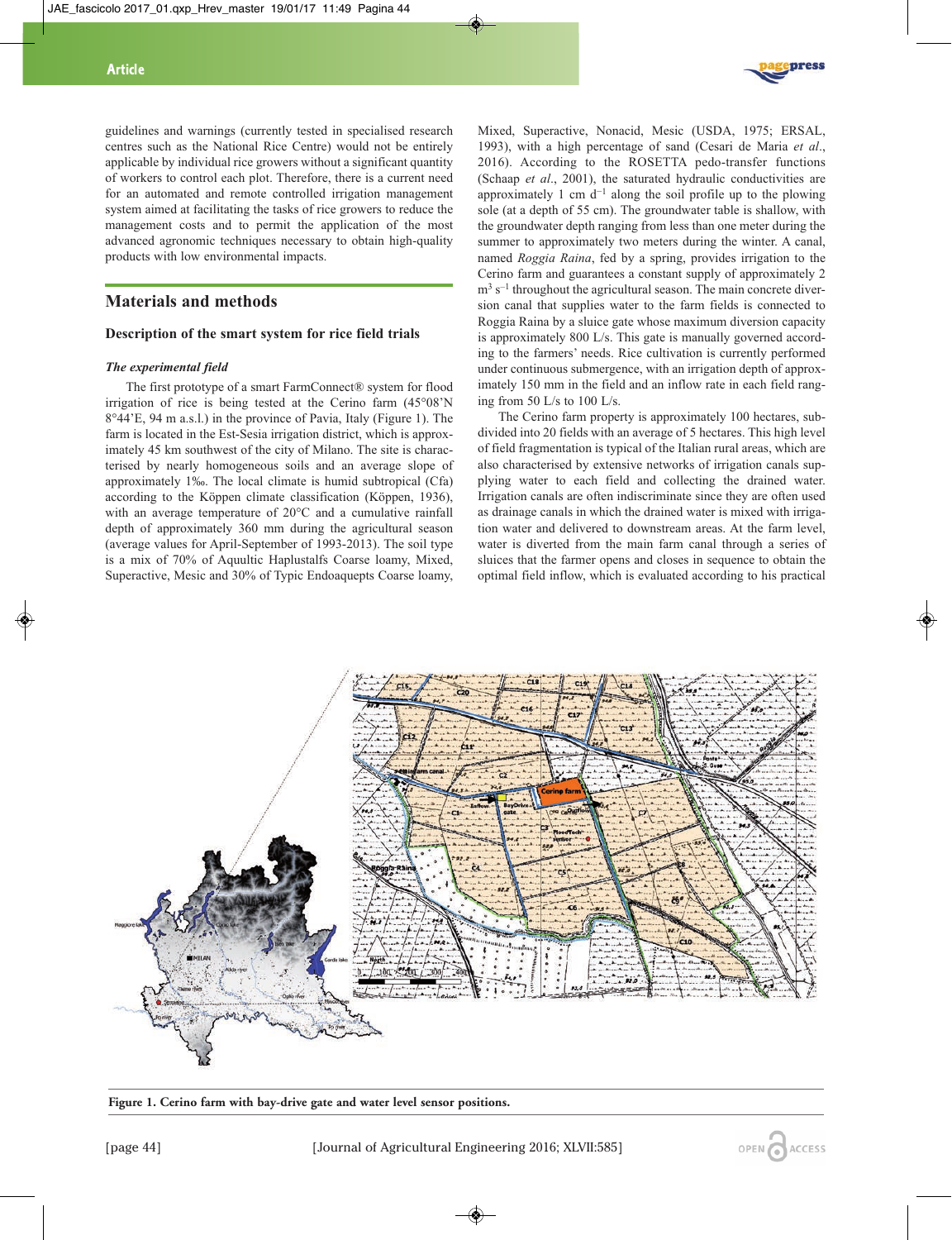

experience. Therefore, automatic and remote controlled bay-drive gates could result in better irrigation management that is less timeconsuming and more controlled and reproducible.

## *FarmConnect® hardware description*

The FarmConnect® system for rice is based on an automated gate (BayDrive - Rubicon Water AU) governed by an ultrasonic water level sensor placed in the field (FloodTech Sensor - Rubicon Water AU). In Figure 2, the device design and its installation in the field are shown. The FloodTech Sensor continuously monitors the water level at the end of the paddy field and sends the information to a master control system (FarmConnect® Gateway - Rubicon Water AU) that provides instructions to open or close the gate as required to maintain a predetermined water level in the field. Upstream of the gate, a time-of-flight flow meter (Sonaray FlumeMeter - Rubicon Water AU) was added for the continuous monitoring of irrigation water discharges.

The BayDrive is a remotely operated field input gate actuator. It has been retrofitted to the case study paddy field by mounting it in a concrete emplacement with a rubber flap gate for optimal flow regulation. The local control of the gate can be performed *via* a toggle switch or remotely *via* FarmConnect® software (Rubicon Water AU). The BayDrive arms are driven by a CableDrive™ system designed for high duty cycle operation. CableDrive provides positive drive in both the raise and lower directions, enabling the gate to open and close under high flows in a high-pressure environment. The CableDrive mechanism, consisting of a stainless steel wire rope and a cable drum, permits opening and closing the gate during all operating phases. The gate motor has a 12 V DC power supply powered by a single 20 W solar panel and one 12 V sealed gel lead-acid battery capable of guaranteeing 5 days of operation without solar power and with an approximate lifespan of 5 years, at which time the battery should be simply replaced with a new one. The power and control technologies are housed in the radio unit box. The communication protocol is based on ZigBee standards with a radio frequency of 2.4 GHz and a transmission range of approximately 1 km. The BayDrive is also equipped with emergency controls for manual opening of the gates in case of a blackout or system failure.

The FloodTech sensor uses an ultrasonic water level sensor to measure the rise of water in the field in a vertical tube whose open base is located in a chamber or cup that is installed below the ground surface level. This sensor can measure levels at up to a 70 cm distance from the ground surface with a maximum error of +/- 0.05 mm. The FloodTech sensor is also equipped with a 12 V battery, 20 W solar panel and the ZigBee communication protocol.

The Sonaray FlumeMeter measures both the height and velocity of the water inside the concrete canal to determine the flow rate; hence volume integrating the flow rates during each irrigation event. This meter consists of a rectangular box with 32 individual acoustic sensors arranged in four cartridges across eight planes of measurement. The flow meter can measure with an accuracy of +/- 2.5% for velocities greater than 25 mm/s. The water level within the FlumeMeter is measured with an accuracy of 0.5 mm and a resolution of 0.1 mm. The Sonaray FlumeMeter is equipped with the ZigBee communication protocol powered by a 12 V DC battery and a 10 W solar panel, allowing measurements to be sent to the mother station.

Finally, the FarmConnect® Gateway provides an interface between cellular networks and BayDrive, FloodTech and Sonaray devices. This interface uses the Telstra NextG protocol to routinely upload the data [through a global system for mobile (GSM) connection] to a Host Server for remote monitoring and control.

Within this context, the FarmConnect® system is characterised by five distinct advantages: i) automated control with feedback the gate will move automatically at a set time or due to specific events. Data from the water level sensor are used to trigger the gate to open or close as required. Complex irrigation scheduling can be



**Figure 2. Design and installation of the bay-drive gate and water level sensor in the field.**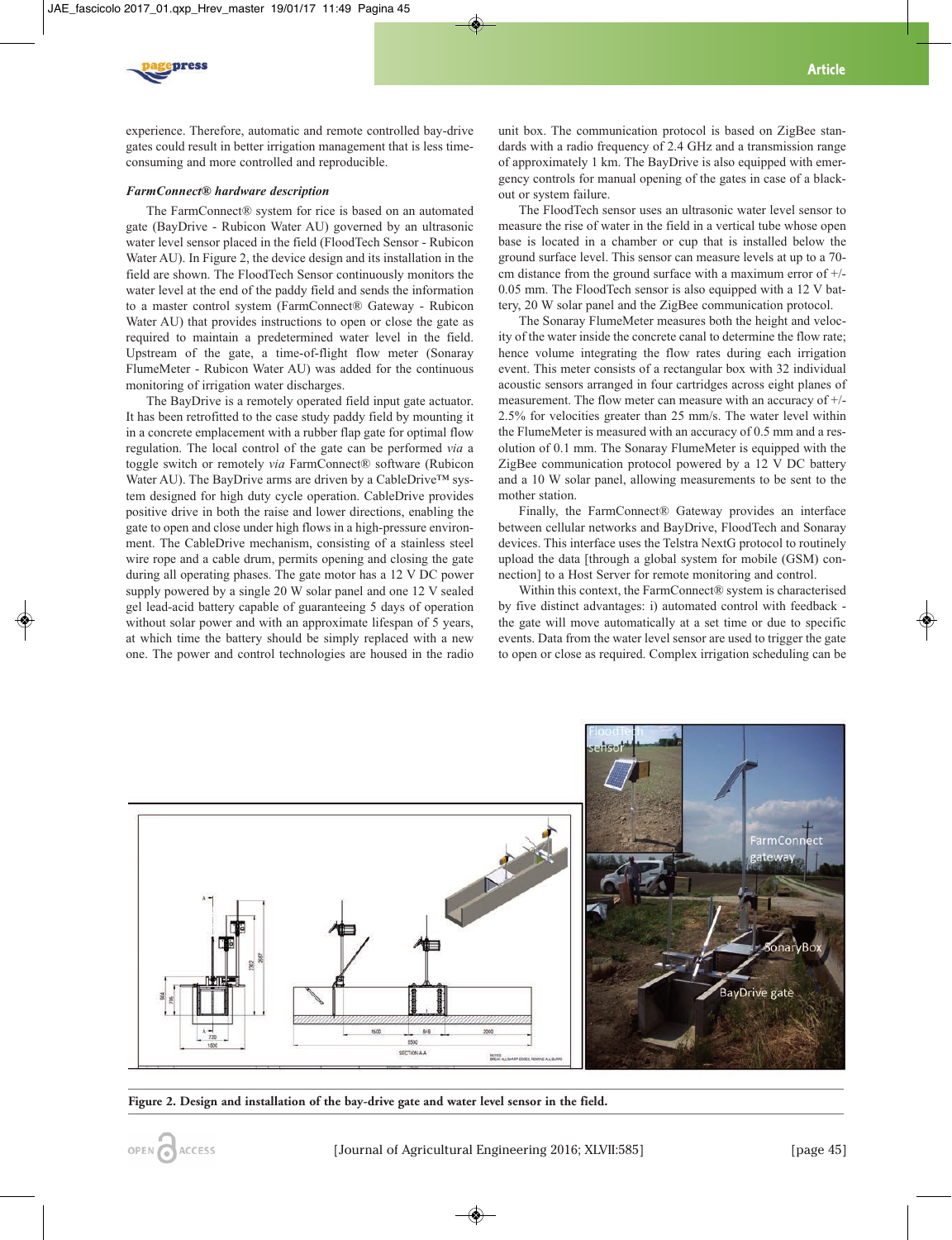established *via* the web interface and left to run with no need for on-site user interaction; ii) real-time optimisation - continuous exchange of information between the feedback devices and control gates, meaning that irrigation events occur exactly when required; iii) intelligent alarming - a range of alarms can be configured and delivered as text messages or email to alert users when specific constraints occur; iv) remote access and data logging - historical data from all components within the system are available *via* the web interface and can be used to drive important decisions. These data are protected by a password with multiple levels of user permissions and can be accessed anywhere with Internet access, including on smartphones; v) self-powered - each device is equipped with a battery and a solar panel, and communication between devices is *via* a radio network. Communication between the master device and the server is *via* GSM.

The main project changes in this rice experiment are related to the small dimensions of the experimental gate. The dimensions of the BayDrive in the case study are only 720-mm wide and 620-mm high, whereas traditional gates are generally two or three times larger (Koech *et al*., 2014). This specific requirement led to the necessity of developing an *ad hoc* gate, whose installation should also guarantee the preservation of the structural hydraulic knots of the farm. Currently, at the Cerino farm, the inflow at each field passes through a concrete circular opening (with a 40-cm diameter) with a manual gate governed by the farmer. These hydraulic structures have an ancient origin and are considered an integral part of farm history. Although the simplest solution appeared to be replacing these hydraulic elements with the BayDrive emplacement, it was preferable to construct a concrete canal directly behind the circular opening, with a rectangular section of the same dimensions as those of the BayDrive gate. This canal is five meters long to allow insertion of the BayDrive and the Sonary FlumeMeter. The particular length of the rectangular concrete canal will guarantee the regularisation of the turbulent flow downstream of the circular opening so that the Sonaray can obtain reliable measurements of input discharges.

## *Software and programming*

The software used for the automatic control of the BayDrive gate is FarmConnect® by Rubicon Water, which consists of a web-



based interface so that the farmer can manage the irrigation online using a computer or a smartphone. The map of the farm and the irrigation layout are displayed on a Google satellite map so that the farmer can quickly navigate to the field devices, such as the water level sensor or the bay gate, to check or modify their status (Figure 3). The GSM connection allows the field data to be uploaded to the dedicated server every 15 min immediately after any request. The farmer can observe in real time the field conditions and can decide to change or set the irrigation protocol according to the needs. Powerful scheduling software allows the farmer to program multiple irrigation sequences in advance. In the case of specific irrigation requirements or a change in water availability, the farmer can freely choose the watering sequence that is better suited to any crop stage, soil condition and agronomic treatment.

The FarmConnect® software acquires the measurements of the sensors or control gates with a specified frequency and stores the time series of measurements in a dedicated server. The embedded software is written in C code and consists of a clock and calendar schedule based on the clock time counter. The program obtains sensor readings every five minutes, but it can also be set to different frequencies by modifying the corresponding set-up variables. Each FarmConnect® unit is configured at the moment of installation to communicate with the hardware connected. For example, a FarmConnect® unit that is set up as a level sensor will poll the attached level sensor for level information and transmit these data *via* ZigBee radio to the FarmConnect® Gateway. There is only one FarmConnect® Gateway in the network, and it is responsible for collecting data from all of the other units, communicating with the server, and managing the irrigation program. For establishing the irrigation protocols and the date and logging intervals, as well as for retrieving or erasing data from the memory, a simple menu can be accessed *via* the FarmConnect® web page. This menu also offers the options of reading actual sensor values and the current software settings at any time.

In this case study, the irrigation protocol settings were articulated at two levels. The first level imposes the maintenance of a minimum water level in the field (10 cm) to ensure that no damage would occur to the crop. In particular, in each irrigation program, it is necessary to indicate the minimum and maximum water levels required in the field to determine when to open and close the gate, respectively. The range can be a few millimetres. A control algo-



**Figure 3. FarmConnect® web interface.**

[page 46] [Journal of Agricultural Engineering 2016; XLVII:585]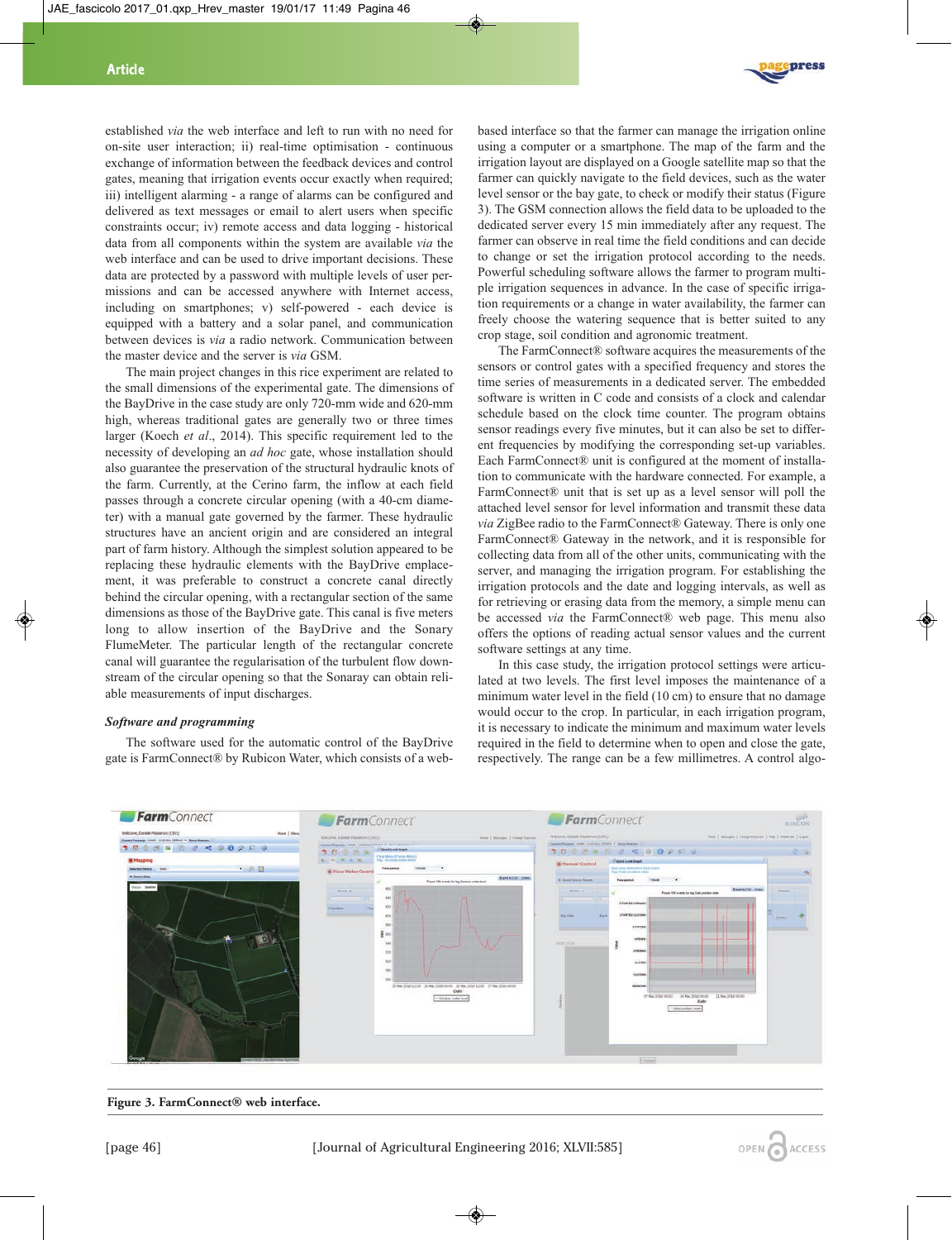

rithm is implemented, which includes a stability function that sends the input for opening or closing the gate only if the minimum or maximum water level thresholds are exceeded for 5 min. This criterion assures stability in the opening and closing phases of the gate to prevent the continuous activation of the regulation engine. The second level can be managed autonomously by the farmer in response to specific crop needs and based on a sub-daily timing. Finally, the farmer also maintains the option to operate the gate manually.

# **Results and discussion**

The need for a more sustainable and integrated approach of water resources management in Southern Europe is reflected by the water-related policies and legislations. A national example can be found considering a recent Italian law (Ministerial Decree no. 213; Italian Regulation, 2015) that recognises the urgent need to enhance the knowledge of irrigation consumption and to develop systems for increasing the efficiency of deliveries and the regulation of water flows at the field and irrigation district scales, respectively. In this context, the future of any traditional gravity-fed surface irrigation systems might be uncertain because pressurised irrigation systems could be preferred by many water managers and farmers due to their simpler and faster irrigation quantification and control. However, through targeted rehabilitation measures of the gravity-fed surface irrigation systems (as shown in this work) based on gate automation, remote and feedback controls, and realtime optimisation of flows, it is possible to achieve significant improvements reaching high water use efficiency (Koech *et al*., 2014). Thus, using appropriate irrigation management systems based on automatic flow rate-regulation and real-time control, the gravity-fed surface irrigation systems perform with nearly the same responsiveness and efficiency as pressurised systems (Gonçalves and Pereira, 2009). The application of the BayDrive system described in this study could enable reaching the performances already achieved in other territorial contexts in which the automation and control of gravity-fed surface irrigation systems have demonstrated potential to reduce farmer labour requirements for irrigation management, increase water use efficiency, reduce runoff and ensure a greater long-term convenience for farmers (Gonçalves *et al*., 2011; Smith *et al*., 2016).

However, these approaches are not yet widely adopted in Europe, primarily due to the difficulty of integrating automatic gates into the traditional irrigation networks, the amount of investment that is not always profitable for small fields and the current low level of computerisation on EU Mediterranean farms. In this context, the idea presented in this study aims to overcome these obstacles through the development of flexible and easy-to-use automatic gates equipped with remote controlled systems and monitoring devices for an assisted and real-time management of irrigation. However, for the farmer hosting the experimentation, changing from his traditional irrigation management system to a new automatic and remote controlled system must meet three fundamental requirements: i) the automatic and remote controlled irrigation system must be equipped with robust and reliable hardware; ii) the software should be capable of mobile accessible anywhere; and iii) the system must automatically alert the farmer of any problems. Moreover, the gates must be adapted to the hydraulic features of the European rural irrigation networks characterised by small sections and flows compared with those existing in Australia or USA irrigation networks. Therefore, as this project moves for-

ward, it is important to adopt a multi-actor approach, merging expertise from universities, farmer organisations, irrigation agencies and consortiums; their involvement would provide an added value to better understand how the FarmConnect® systems could be improved in accordance with the local requirements and the future challenges related to irrigation policies and frameworks. Additionally, transversal scientific backgrounds, from mechanical and automation engineering to agronomic competences, would be fundamental to improve and adapt the system to local requirements.

# **Conclusions**

In this study, the characteristics of an automatic and remote controlled system for bay-drive irrigation installed during the 2016 agricultural season in a typical paddy field in northern Italy was illustrated. Hardware and software components were designed and implemented ad-hoc to guarantee the preservation of the irrigation network structures of the farm, as well as those of the traditional crop management. The installed technology is currently applied in many farms in Australia and in the USA, but this is the first time it has been tested for irrigation management of a traditional paddy rice field in Europe.

This study represents an original effort to integrate new technologies into traditional gravity-fed surface irrigation systems, aiming at the following goals: i) improving the efficient use of water through the monitoring and control of the flow discharge at the field scale; ii) preserving the historical heritage of the hydraulic network of the farm; iii) increasing the farmer's awareness of water used for irrigation; iv) decreasing the time spent by the farmer for irrigation management; v) increasing the propensity to adopt new technologies and the degree of computerisation at the farm level; and vi) increasing the competitiveness of surface irrigation systems with respect to pressurised irrigation systems, which in many parts of northern Italy, are tending to replace the old systems because of their higher irrigation efficiency and simple management.

# **References**

- BDA Group. 2007. Cost benefit analyses of research funded by the CRDC. Report to Cotton Research and Development Corporation, BDA Group, Manuka, ACT, Australia. Available from: http://www.crdc.com.au/sites/default/files/pdf/BDA% 20FINAL%20Hero%20Report%20(5-11).pdf
- Cesari de Maria S., Rienzner M., Facchi A., Chiaradia E.A., Romani M., Gandolfi C. 2016. Water balance implications of switching from continuous submergence to flush irrigation in a rice-growing district. Agr. Water Manage. 171:108-19.
- Chiaradia E.A., Facchi A., Gharsallah O., Romani M., Bischetti G.B., Gandolfi C. 2013. Water balance of rice plots under three different cultivation methods: first season results. Proceedings of the 10th Conference of the Italian Society of Agricultural Engineering: "Horizons in agricultural, forestry and biosystems engineering", September 8-12, Viterbo, Italy. J. Agricult. Engine. XLIV(s1):abstract.
- Dassanayake D, Dassanayake K, Malano H, Dunn M, Douglas P, Langford L. 2010. Water saving through smarter irrigation in